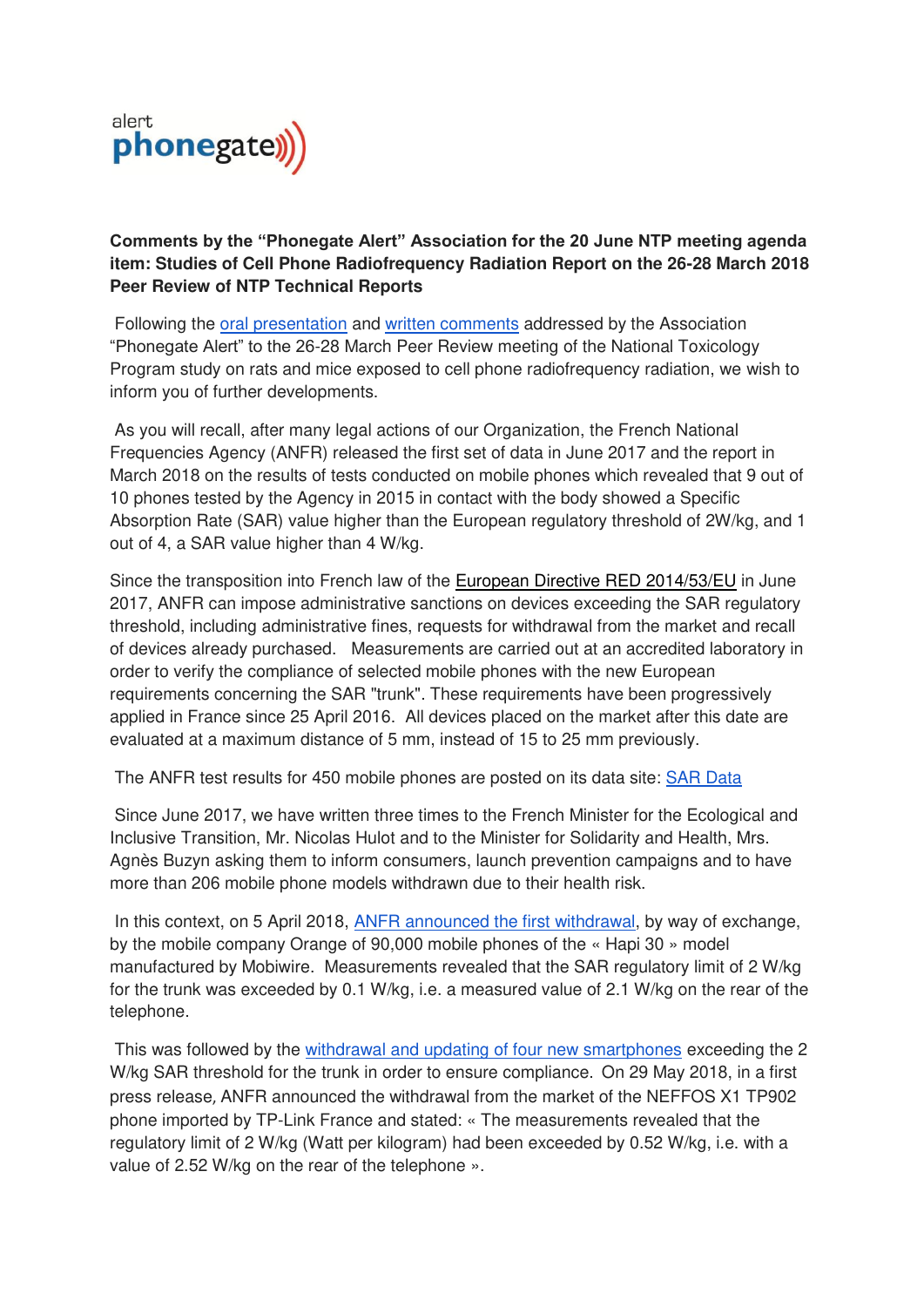In a second press release appearing the same day, ANFR announced having requested the updating of three phones of the brands Alcatel PIXI 4-6 », Echo Star Plus and Huawei Honor 8.

## **Téléphone Alcatel PIXI 4-6'' (Constructor: TCL)**

### **Initial value:**

System version: 01001 SAR "trunk" measured: 2.04 W/kg

## **Value after update:**

System version: 01005 SAR "trunk" measured: 1.58 W/kg

## **Telephone Echo Star Plus (Constructor: Modelabs Mobiles)**

### **Initial value:**

System version: V01\_20170630 SAR "trunk" measured: 2.05 W/kg

 **Value after update:**  System version: V02\_20180307 SAR "trunk" measured: 1.41 W/kg

# **Telehone Huawei Honor 8**

### **Initial value:**

System version: FRD-L09C432B131 SAR "trunk" measured: 2.11 W/kg

### **Value after update:**

System version: FRD-L09C432B394 SAR "trunk" measured: 1.45 W/kg

Of the 443 mobile phones tested by ANFR between 2012 and 2017, only 273 were tested at 0mm from the skin. 206 of the 273 tested at 0mm exceed the regulatory threshold of 2W/kg. Of the 129 tested at 0mm and 5mm, 19 exceed at 5mm the 2W/kg threshold and 33 at 0mm the 4W/kg threshold.

Many phones tested by ANFR thus exceed the SAR regulatory limits, some reaching, in terms of the European standard, more than 7 W/kg, or, recalculated according to the U.S. standard, more than 20 W/kg, that is, exceeding ten times the threshold, posing a risk to the health and safety of users. According to Professor Om Gandhi, one of the designers of cell phone radiation testing, if the ANFR test results were applied to the United States, cell phones would exceed the regulatory limits. For example, for the Apple iPhone 5, the SAR test trunk result at 0mm from the skin is 5.32 W/kg for Europe.